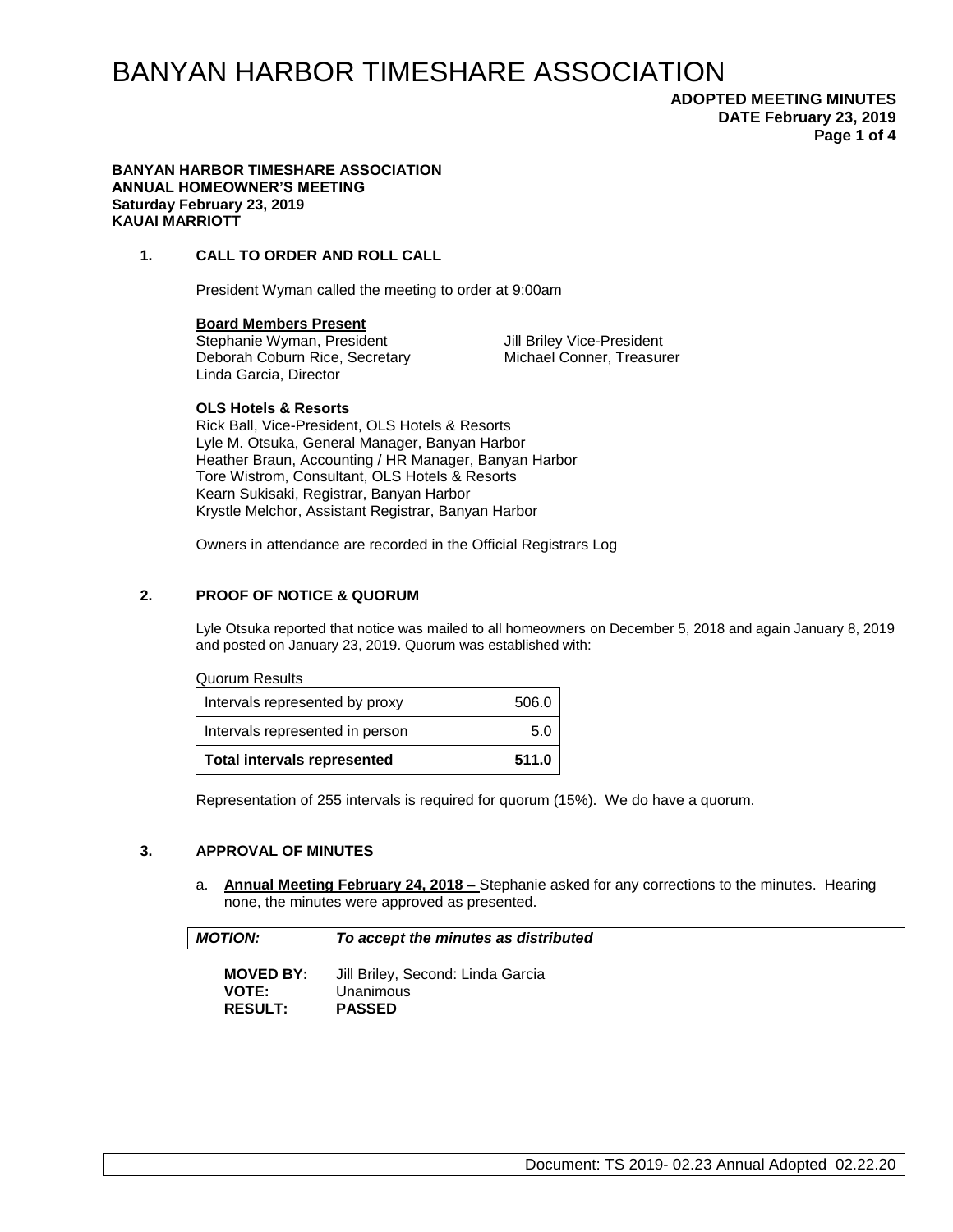## **ADOPTED MEETING MINUTES DATE February 23, 2019 Page 2 of 4**

#### **4. MANAGEMENT REPORTS**

- a. **President's Report –** President Wyman welcomed and thanked owners for attending their Annual owners meeting. She also thanked the Board of Directors, Banyan Harbor Staff and OLS Hotels & Resorts Management team. She then recapped the positives over the past year such as Deannexation program and the good overall RCI comments.
- b. **Treasurer's Report –** Michael Conner referred to Rick Ball Vice President of OLS Hotels & Resorts, for the year end 2018 financial report. Rick reviewed the financial results through December 31, 2018. Revenues year-to-date are slightly ahead of budget by \$1,303 due to more amenity and late fee income. Payroll and payroll taxes and other payroll expenses are slightly unfavorable to budget by \$1,864, and operating expenses are also unfavorable to budget by \$13,671 mainly due to property insurance increase. Through December 31, 2018, net earnings are \$4,699 and \$4,702 unfavorable to budget. Rick mentioned the year-end negative balance will be booked against equity on the balance sheet.

Rick then reviewed the reserve study and noted the key projects for 2019. We continue to monitor capital projects on a quarterly basis. Purchases are scheduled as needed to ensure we maintain the furnishings, fixtures and equipment of our units. The 20-year Reserve Study, which is reviewed by the Board quarterly, continues to serve as a good tool to compare funding to anticipated future project expenses.

- a. **Manager's Report –** Lyle extended a warm Aloha and Mahalo to all. He noted that our scores remain high in both OLS and RCI guest comment reports. He also updated owners on the lobby improvements and the positive feedback received from guests. Lyle then recapped 2019 highlights, then referred to his submitted written report.
- **5. Budget 2019 –** Rick reviewed the 2019 budget, approved by the Board of Directors at the November 14, 2018 Board Meeting, which is also included in owner handouts at the door and mailed to owners with the January 2019 proxy mailing. Lyle asked owners turn to page 10 of the hand out, for the maintenance fee comparison, which reflects that Banyan Harbor continues to have one of Kauai's most reasonable maintenance fees, for similar type projects. Rick also mentioned, the annual meeting handout with maintenance fee survey and other useful information is also on the Banyan Harbor owner website.

## **6. ELECTION**

a. **Nominations –** President Wyman reported that two Board positions are available. Stephanie read the names of each of the 3 candidates, who submitted their names for the available Board positions.

| <b>MOTION:</b>        | Move to accept the slate of candidates for nomination Deborah Coburn Rice, Michael<br><b>Conner and Sherrill Hancock.</b> |
|-----------------------|---------------------------------------------------------------------------------------------------------------------------|
| $M$ $N$ $F$ $N$ $N$ . | assas Duale Canada Michalle Varian                                                                                        |

| <b>MOVED BY:</b> | Larry Rush, Second: Michelle Young |
|------------------|------------------------------------|
| <b>VOTE:</b>     | Unanimous                          |
| <b>RESULT:</b>   | <b>PASSED</b>                      |
|                  |                                    |

Stephanie then asked (3 times, as required by State statues) if there were any nominations from the floor. Hearing none the following motion was made:

| <b>MOTION:</b> |  |
|----------------|--|
|----------------|--|

*Move to close nominations.* 

**MOVED BY:** Linda Garcia, second: Larry Rush **VOTE:** Unanimous **RESULT: PASSED**

Document: TS 2019- 02.23 Annual Adopted 02.22.20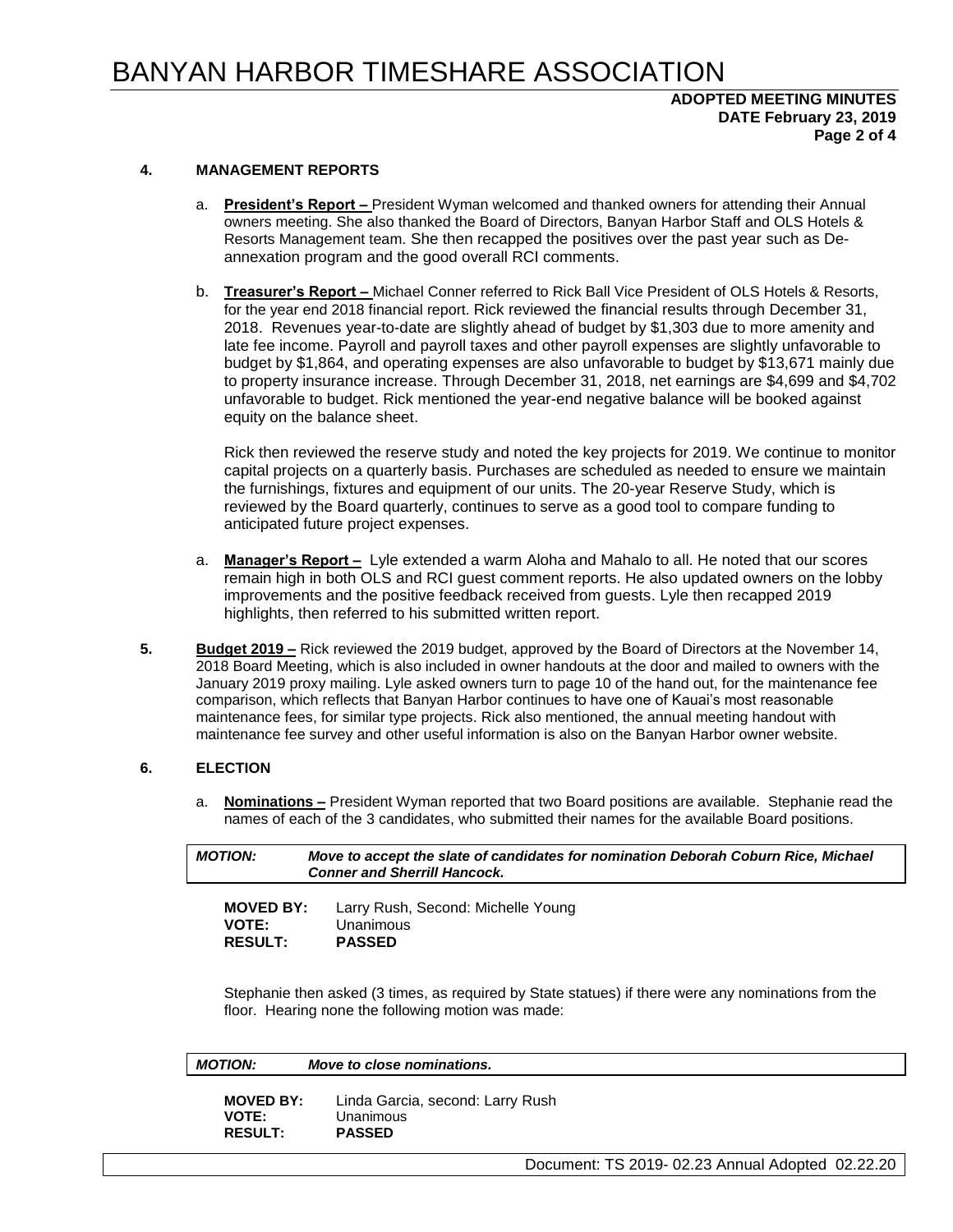## **ADOPTED MEETING MINUTES DATE February 23, 2019 Page 3 of 4**

- a. **Election of Inspectors –** President Wyman asked for 2 volunteers to be inspectors. Ken Wyman and Michelle Young volunteered and were then appointed.
- b. **Introduction of Candidates -** Each candidate present then introduced themselves and expressed their gratitude for the opportunity to serve the Association.

#### b. **Election & Election Results –**

A recess was taken so that votes could be cast and counted.

| Recess:     | $9:15 \text{ am}$ |
|-------------|-------------------|
| Reconvened: | $9:40 \text{ am}$ |

The election results were as follows:

| <b>CANDIDATE</b>     | <b>VOTES</b><br>(Intervals) |
|----------------------|-----------------------------|
| Coburn Rice, Deborah | 444.60                      |
| Conner, Michael      | 419.99                      |
| Hancock, Sherrill    | 11.98                       |
|                      |                             |

Deborah Coburn Rice and Michael Conner were elected to two (2) year terms

## **7. OLD BUSINESS**

President Wyman asked the attending owners if there was any old business that required discussion. Hearing none, she moved to the next agenda item.

## **8. NEW BUSINESS**

- a. **Audit 2017 –** President Wyman reported that the auditor's report was reviewed and unanimously accepted by the Board at their November 14, 2018 meeting. The auditor gave the Association a "clean bill of health" and offered no recommendations or corrections to the accounting practices currently in use. Copies were made available at the registration desk and will be posted on the owner's website.
- b. **Roll Over Resolution for 2019 –** Michael Conner made the following motion to ensure the Association non-profit status is protected, and that tax requirements were properly addressed.

*MOTION: I hereby move that the Banyan Harbor Time Share Owner's Association direct the amount by which the member's assessments in fiscal year 2019 exceed the total expenses of the Association for the purpose of managing, operating, maintaining and replacement of the Association's property be applied to the fiscal year 2020 operating and/or reserve account.*

| <b>MOVED BY:</b> | Michael Conner, Second: Jill Briley |
|------------------|-------------------------------------|
| <b>VOTE:</b>     | Unanimous                           |
| <b>RESULT:</b>   | <b>PASSED</b>                       |

c. **Other New Business** – There was brief discussion on extending Board terms from 2 years to 3 years, however Bylaws mandate 2 years. There being no further new business President Wyman moved to the next agenda item.